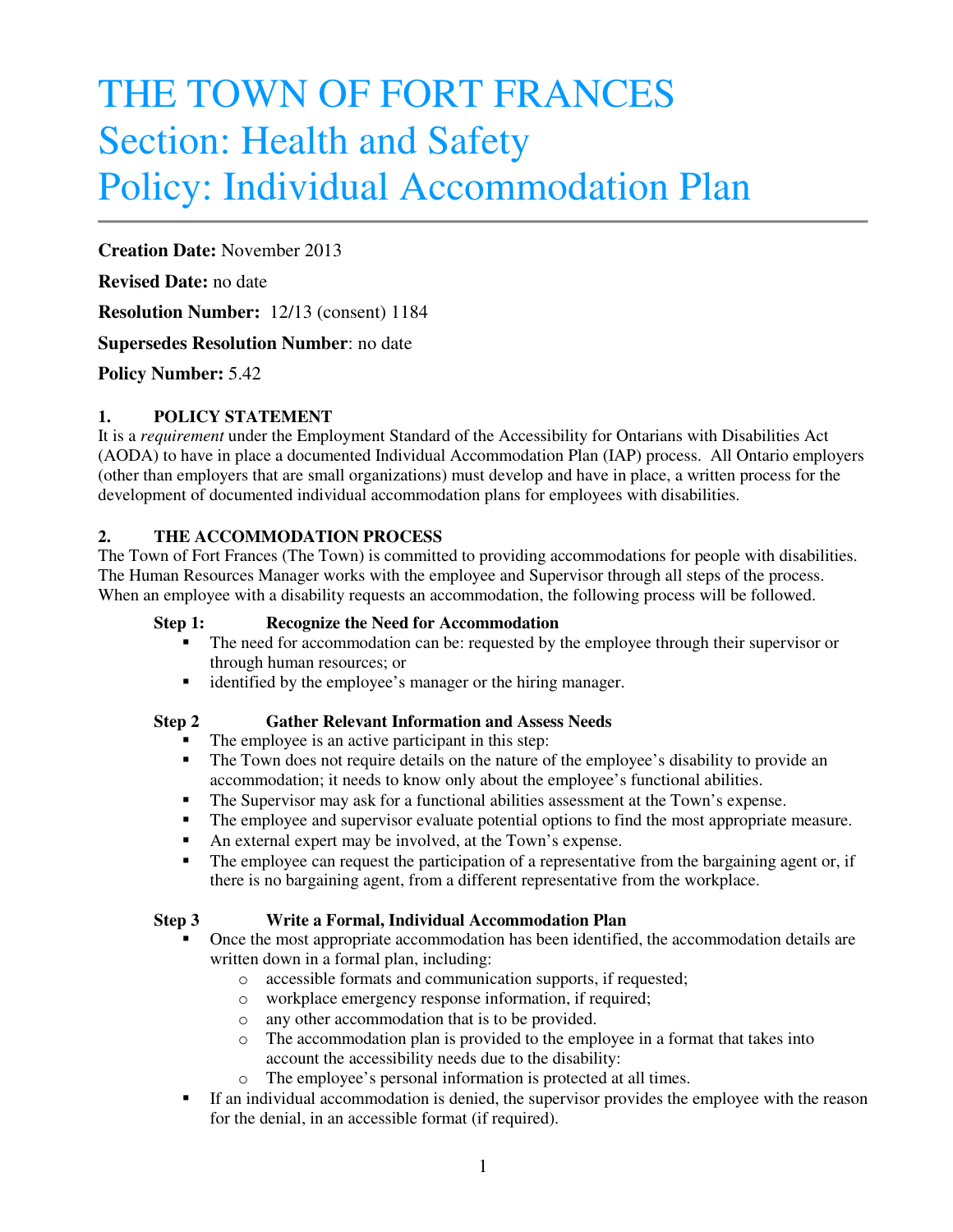## **Step 4 Implement, Monitor, and Review the Accommodation Plan**

- The employee and supervisor monitor the accommodation to ensure that it has effectively resolved the challenge:
- Formal reviews are conducted at a predetermined frequency.
- The accommodation plan is reviewed if the employee's work location or position changes.
- The accommodation is reviewed if the nature of the employee's disability changes.

If the accommodation is no longer appropriate, the employee and the manager work together to gather relevant information and reassess the employee's needs, in order to assist the employer in finding the best accommodation measure (Step 2) up to the point of undue hardship.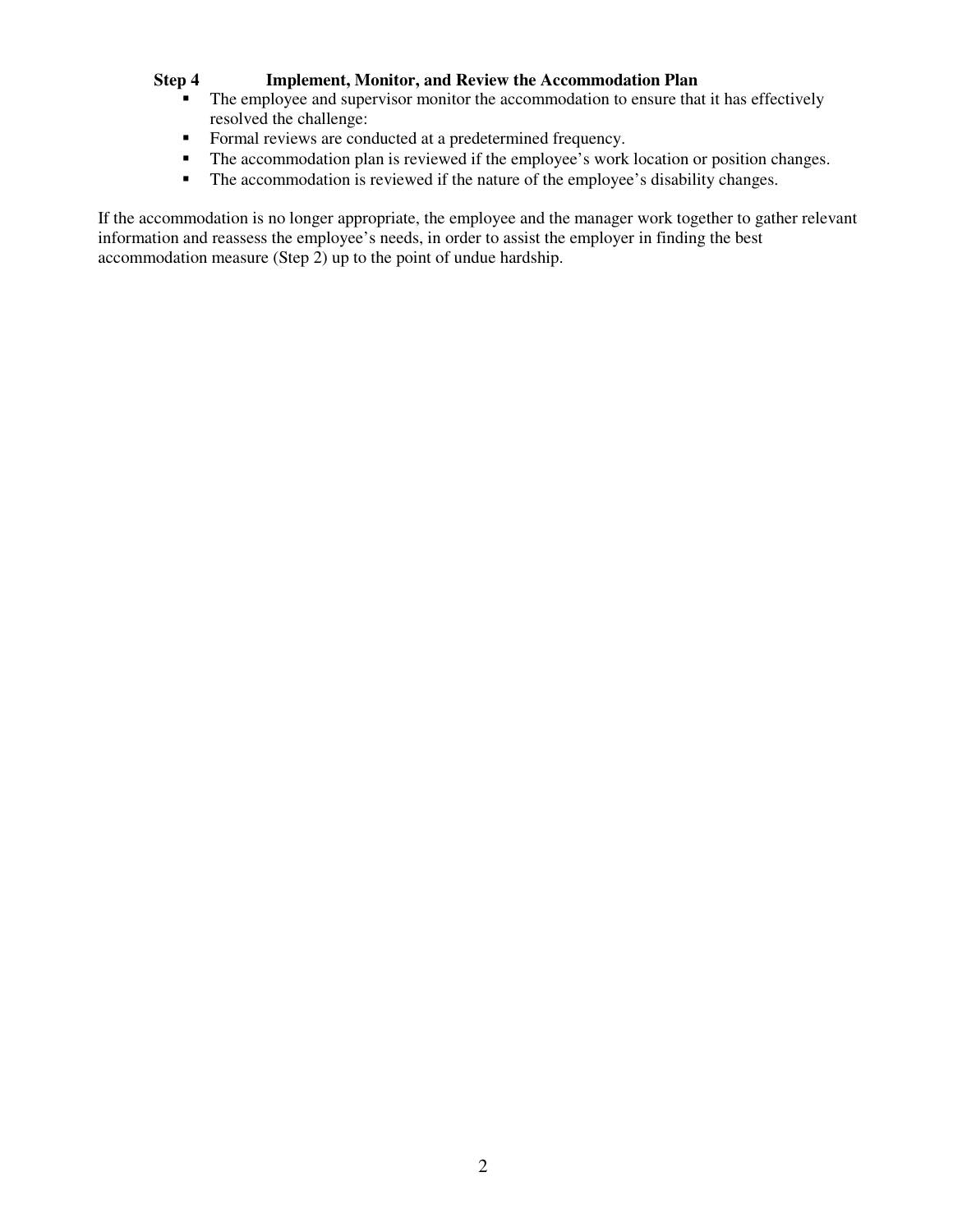## **APPENDIX A: Individual Accommodation Plan**

Under section 28 (1) of the Employment Standard—Documented Individual Accommodation Plans—employers (other than small businesses) are *required* to develop and have in place a written process for the development of documented individual accommodation plans for employees with disabilities.

| Employee's Name:                 | Date:       |
|----------------------------------|-------------|
| Employee's Title and department: | Supervisor: |

| Limitations | Job Related Tasks/Activities affected by<br>Limitations | Is this an essential job requirement? |
|-------------|---------------------------------------------------------|---------------------------------------|
|             |                                                         |                                       |
|             |                                                         |                                       |
|             |                                                         |                                       |

Sources of expert input into the individual accommodation plan (e.g. human resources manager, family doctor, specialist):

Accommodation measures are to be implemented from \_\_\_\_\_\_\_\_\_\_\_\_\_\_ to \_\_\_\_\_\_\_\_\_\_\_.

If no end dates is expected, the next review of this accommodation plan will occur on \_\_\_\_\_\_\_\_\_\_\_\_\_\_\_\_\_\_ and reviewed annually, at minimum).

Description of Accommodation Measure(s)

| Which job requirements and<br>related tasks require<br>accommodation? | What are the objectives of the<br>accommodation (i.e. what must the<br>accommodation do to be successful)? | What accommodation strategies/tools<br>have been selected to facilitate this<br>task/activity? |
|-----------------------------------------------------------------------|------------------------------------------------------------------------------------------------------------|------------------------------------------------------------------------------------------------|
|                                                                       |                                                                                                            |                                                                                                |
|                                                                       |                                                                                                            |                                                                                                |
|                                                                       |                                                                                                            |                                                                                                |
|                                                                       |                                                                                                            |                                                                                                |
|                                                                       |                                                                                                            |                                                                                                |

Roles and Responsibilities

| Assigned to | Due Date |
|-------------|----------|
|             |          |
|             |          |
|             |          |
|             |          |
|             |          |

Employee's Signature Supervisor's / Human Resources Signature